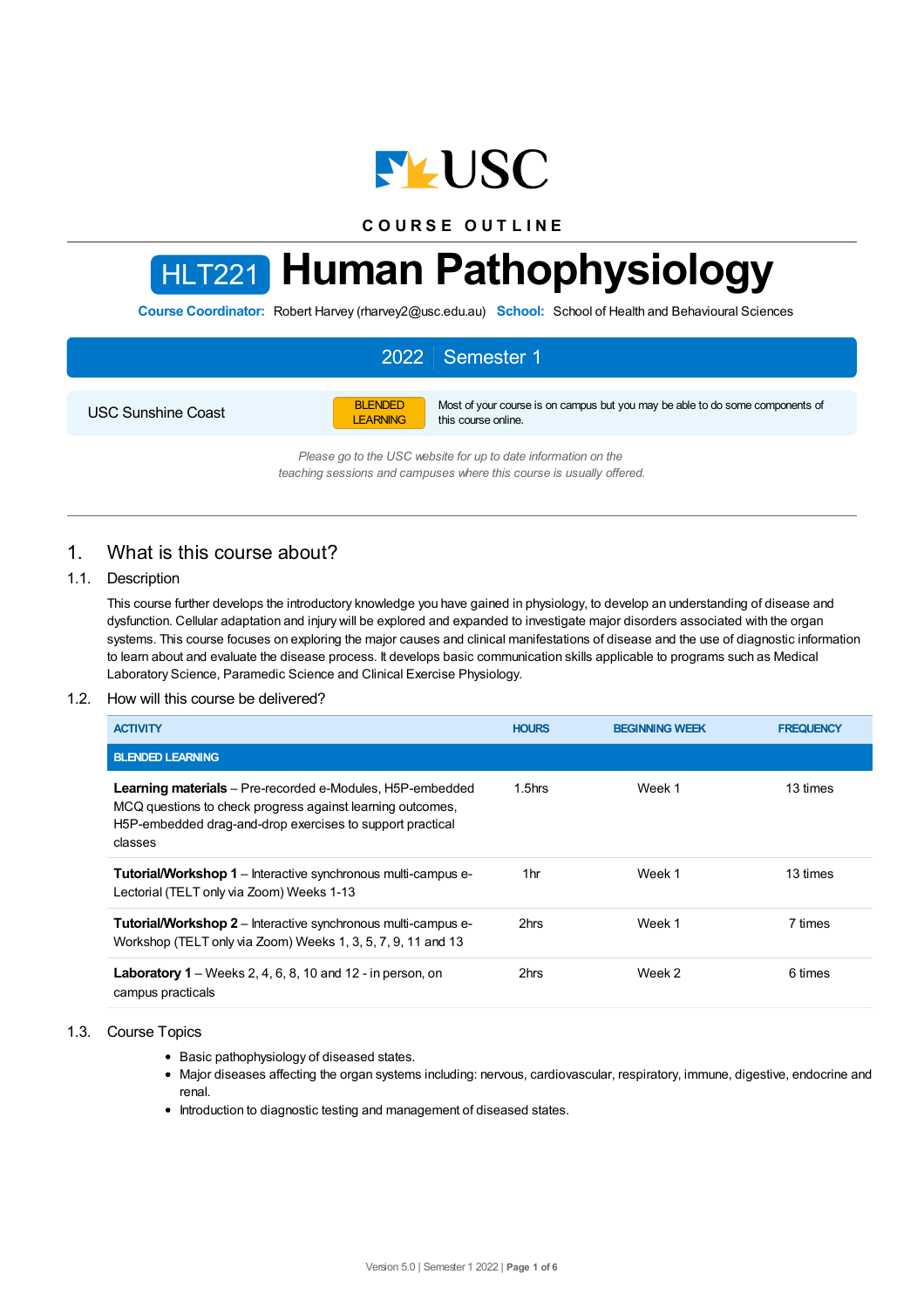# 2. What level is this course?

#### 200 Level (Developing)

Building on and expanding the scope of introductory knowledge and skills, developing breadth or depth and applying knowledge and skills in a new context. May require pre-requisites where discipline specific introductory knowledge or skills is necessary. Normally, undertaken in the second or third full-time year of an undergraduate programs.

# 3. What is the unit value of this course?

12 units

# 4. How does this course contribute to my learning?

|    | <b>COURSE LEARNING OUTCOMES</b>                                                                                                                       | <b>GRADUATE QUALITIES</b>                                                 |
|----|-------------------------------------------------------------------------------------------------------------------------------------------------------|---------------------------------------------------------------------------|
|    | On successful completion of this course, you should be able to                                                                                        | Completing these tasks<br>successfully will contribute to<br>you becoming |
|    | Describe, explain and clearly communicate knowledge of disease and dysfunction from cellular to<br>organ system levels.                               | Knowledgeable<br>Empowered                                                |
| 2  | To understand the use of common diagnostic tests in assessing health and disease.                                                                     | Knowledgeable<br>Engaged                                                  |
| (ვ | Display knowledge of pathological processes involved in disease and dysfunction.                                                                      | Knowledgeable<br>Empowered                                                |
|    | Critically analyse and solve pathophysiology problems by collecting, accurately recording,<br>interpreting clinical results, and drawing conclusions. | Knowledgeable<br>Creative and critical thinker                            |

# 5. Am Ieligible to enrol in this course?

Refer to the USC [Glossary](https://www.usc.edu.au/about/policies-and-procedures/glossary-of-terms-for-policy-and-procedures) of terms for definitions of "pre-requisites, co-requisites and anti-requisites".

#### 5.1. Pre-requisites

LFS112 or HLT100 and enrolled in Program SC211, SC304, SC367, SC391, SC392, SC394, SC395, SC346, SC306.

#### 5.2. Co-requisites

Not applicable

#### 5.3. Anti-requisites

LFS203 or LFS303 or NUR221 or PAR221

#### 5.4. Specific assumed prior knowledge and skills (where applicable)

Students will be able to demonstrate understanding in human physiology as evidenced through the successful completion of pre-requisite courses or equivalent credit courses

# 6. How am Igoing to be assessed?

## 6.1. Grading Scale

Standard Grading (GRD)

High Distinction (HD), Distinction (DN), Credit (CR), Pass (PS), Fail (FL).

#### 6.2. Details of early feedback on progress

Early feedback will be provided through weekly formative online H5P Quizzes and pre-laboratory 'Drag and Drop' exercises available in Canvas. Additional formative assessment activities (exemplar multiple choice and short answer questions) will be also completed in weekly e-Lectorials or e-Workshops.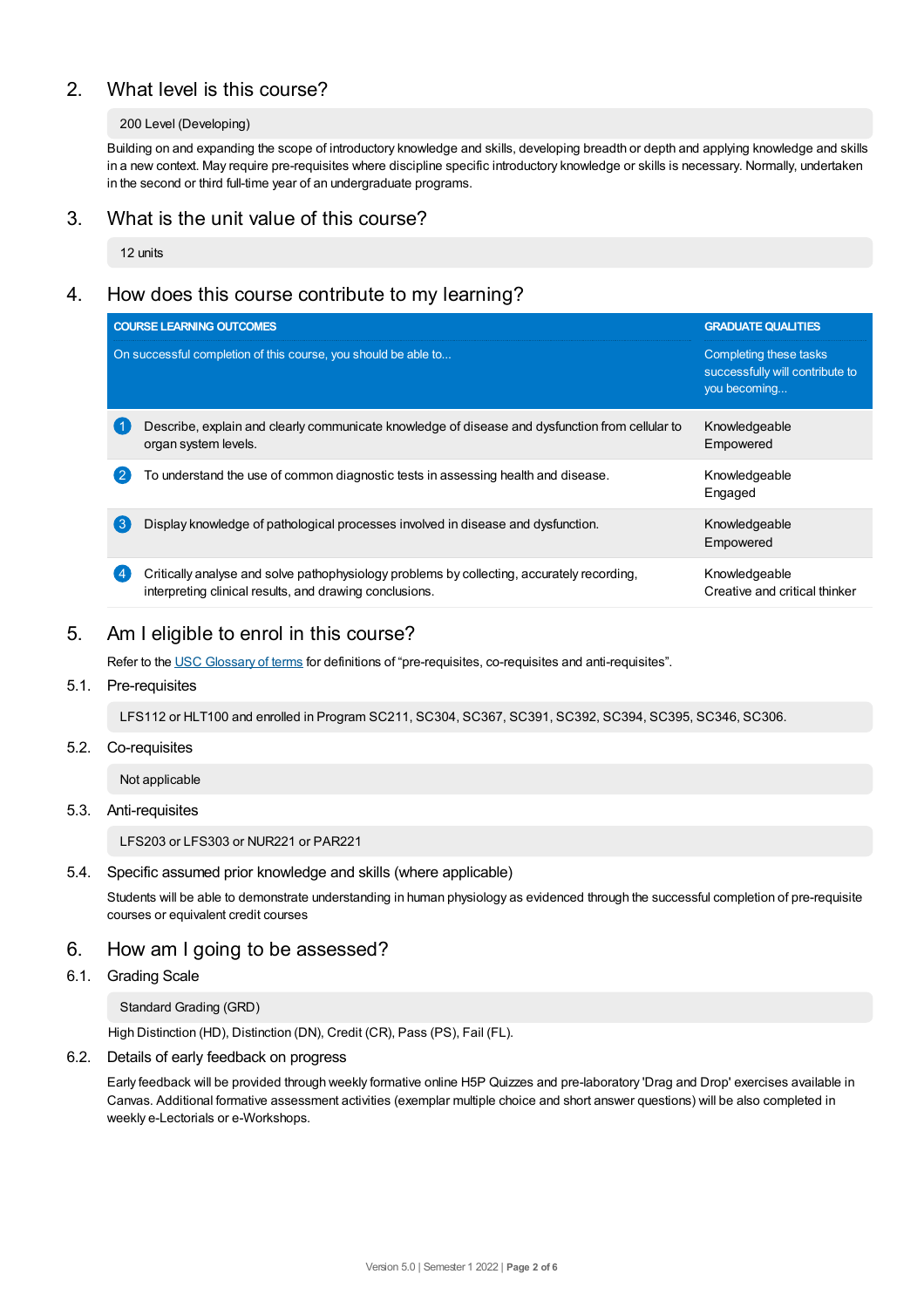### 6.3. Assessment tasks

| <b>DELIVERY</b><br><b>MODE</b> | <b>TASK</b><br>NO. | <b>ASSESSMENT</b><br><b>PRODUCT</b>     | <b>INDIVIDUAL</b><br><b>OR GROUP</b> | <b>WEIGHTING</b><br>$\%$ | <b>WHAT IS THE</b><br><b>DURATION /</b><br>LENGTH?                                                                   | <b>WHEN SHOULD I</b><br><b>SUBMIT?</b> | <b>WHERE SHOULD I</b><br><b>SUBMIT IT?</b> |
|--------------------------------|--------------------|-----------------------------------------|--------------------------------------|--------------------------|----------------------------------------------------------------------------------------------------------------------|----------------------------------------|--------------------------------------------|
| All                            | $\mathbf{1}$       | Quiz/zes                                | Individual                           | 25%                      | 6 subtasks<br>covering<br>content from<br>weeks 1-2, 3-<br>$4, 5-6, 7-8, 9-$<br>10 and 11-12;<br>20 minutes<br>each. | Refer to Format                        | Online Test (Quiz)                         |
| All                            | 2                  | Examination                             | Individual                           | 25%                      | 60 minutes                                                                                                           | Week 7                                 | Online Test (Quiz)                         |
| All                            | 3                  | Examination -<br>Centrally<br>Scheduled | Individual                           | 50%                      | 2.5 hours                                                                                                            | Exam Period                            | Online Test (Quiz)                         |

# **All - Assessment Task 1:** Pathophysiology mini quizzes - online

| <b>GOAL:</b>     | These quizzes have been designed to enable you to demonstrate your knowledge of cellular physiology.<br>pathophysiological processes and diagnostic tests, and to understand key pathophysiology terminology. |                                                                                                      |                                     |  |  |  |
|------------------|---------------------------------------------------------------------------------------------------------------------------------------------------------------------------------------------------------------|------------------------------------------------------------------------------------------------------|-------------------------------------|--|--|--|
| <b>PRODUCT:</b>  | Quiz/zes                                                                                                                                                                                                      |                                                                                                      |                                     |  |  |  |
| <b>FORMAT:</b>   | Individual, 20 minute quizzes with 15 multiple choice questions per subtask; completed online during weeks 2-13                                                                                               |                                                                                                      |                                     |  |  |  |
| <b>CRITERIA:</b> | No.                                                                                                                                                                                                           |                                                                                                      | <b>Learning Outcome</b><br>assessed |  |  |  |
|                  |                                                                                                                                                                                                               | Demonstration of knowledge and understanding of pathophysiological processes and<br>diagnostic tests | 023                                 |  |  |  |
|                  | 2                                                                                                                                                                                                             | Ability to critically analyse and solve pathophysiological problems.                                 | $\overline{4}$                      |  |  |  |
|                  | 3                                                                                                                                                                                                             | Understanding of correct pathophysiology terminology                                                 | 0234                                |  |  |  |
|                  |                                                                                                                                                                                                               |                                                                                                      |                                     |  |  |  |

#### **All - Assessment Task 2:** Mid-semester Exam

| <b>GOAL:</b>     | This examination is a check-point where you can demonstrate your knowledge and understanding of pathophysiological<br>processes, diagnostic tests and key pathophysiology terminology acquired to date. |                                                                                                                                             |                                     |  |  |  |
|------------------|---------------------------------------------------------------------------------------------------------------------------------------------------------------------------------------------------------|---------------------------------------------------------------------------------------------------------------------------------------------|-------------------------------------|--|--|--|
| <b>PRODUCT:</b>  | Examination                                                                                                                                                                                             |                                                                                                                                             |                                     |  |  |  |
| <b>FORMAT:</b>   | A 60-minute multiple choice examination based on content from weeks 1-6. The examination is open book.                                                                                                  |                                                                                                                                             |                                     |  |  |  |
| <b>CRITERIA:</b> | No.                                                                                                                                                                                                     |                                                                                                                                             | <b>Learning Outcome</b><br>assessed |  |  |  |
|                  |                                                                                                                                                                                                         | Demonstration of knowledge and understanding of cellular physiology, pathophysiological<br>processes and diagnostic tests.                  | 026                                 |  |  |  |
|                  | $\overline{2}$                                                                                                                                                                                          | Ability to utilise information from e-Lectorials, e-Workshops and practicals to critically<br>analyse and solve pathophysiological problems | $\overline{4}$                      |  |  |  |
|                  | 3                                                                                                                                                                                                       | Use of correct pathophysiology terminology                                                                                                  | 0 <sub>2</sub>                      |  |  |  |
|                  |                                                                                                                                                                                                         |                                                                                                                                             |                                     |  |  |  |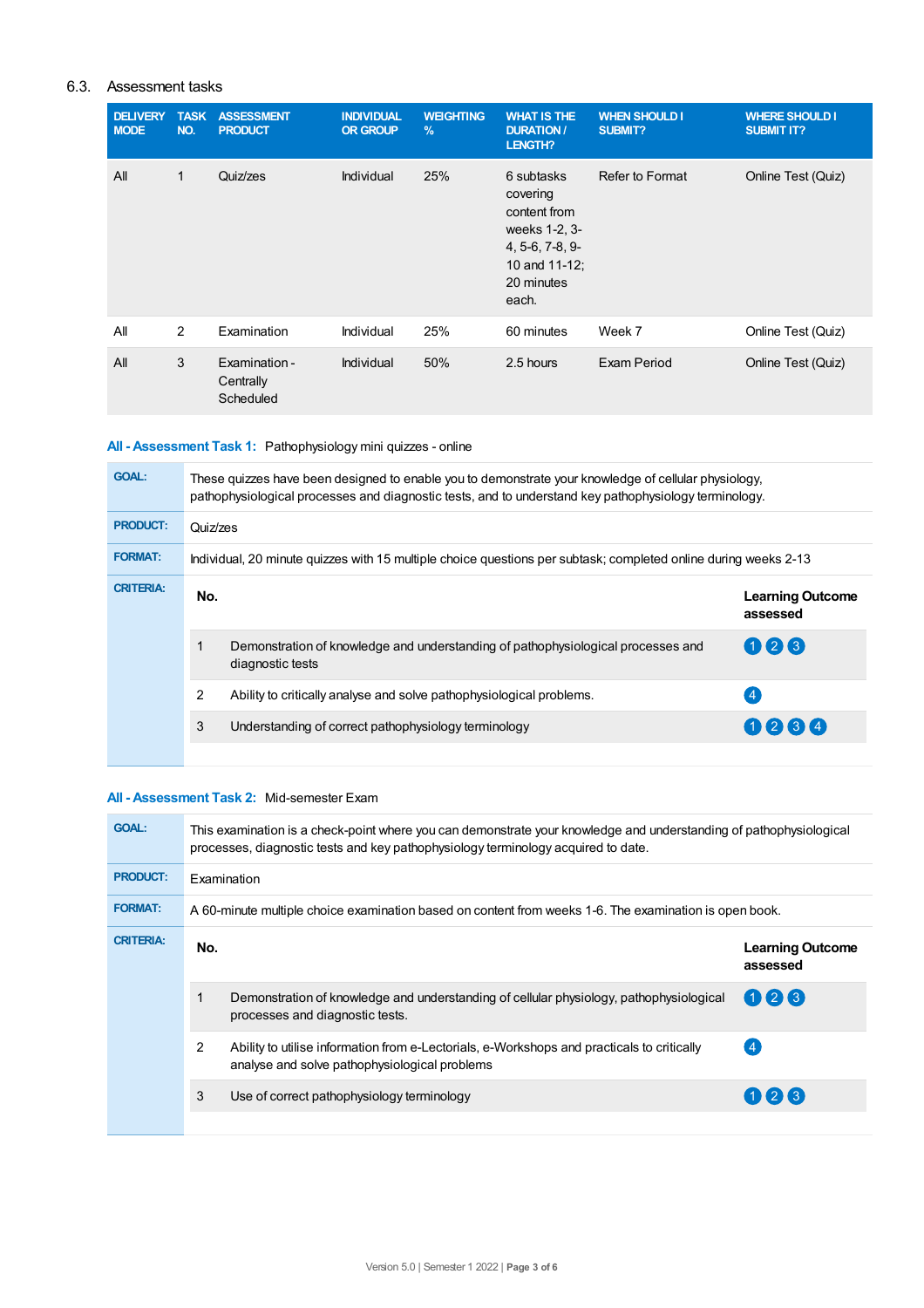#### **All - Assessment Task 3:** End-of-Semester Exam

| <b>GOAL:</b>     | This examination is an end-of-semester exam, where you can demonstrate the theoretical and practical applications of<br>pathophysiology you have mastered to date. |                                                                                                                                                                                                                                                                                                               |                |  |  |  |
|------------------|--------------------------------------------------------------------------------------------------------------------------------------------------------------------|---------------------------------------------------------------------------------------------------------------------------------------------------------------------------------------------------------------------------------------------------------------------------------------------------------------|----------------|--|--|--|
| <b>PRODUCT:</b>  | <b>Examination - Centrally Scheduled</b>                                                                                                                           |                                                                                                                                                                                                                                                                                                               |                |  |  |  |
| <b>FORMAT:</b>   |                                                                                                                                                                    | A comprehensive, two and half hour final examination, consisting of multiple choice questions based on week 7-13<br>content, and short answer questions based on weeks 1-13 content. Short answer questions will include elements of data<br>analysis or will require analysis of patient-based case studies. |                |  |  |  |
| <b>CRITERIA:</b> | No.                                                                                                                                                                | <b>Learning Outcome</b><br>assessed                                                                                                                                                                                                                                                                           |                |  |  |  |
|                  | 1                                                                                                                                                                  | Demonstration of knowledge and understanding of pathophysiological processes and<br>diagnostic tests                                                                                                                                                                                                          | 026            |  |  |  |
|                  | 2                                                                                                                                                                  | Application of knowledge from e-Lectorials, e-Workshops and laboratory classes to<br>pathophysiological problems                                                                                                                                                                                              | $\overline{4}$ |  |  |  |
|                  | 3                                                                                                                                                                  | Clear communication of knowledge and correct use of pathophysiology terminology                                                                                                                                                                                                                               | 0234           |  |  |  |
|                  |                                                                                                                                                                    |                                                                                                                                                                                                                                                                                                               |                |  |  |  |

# 7. Directed study hours

A 12-unit course will have total of 150 learning hours which will include directed study hours (including online if required), self-directed learning and completion of assessable tasks. Directed study hours may vary by location. Student workload is calculated at 12.5 learning hours per one unit.

## 7.1. Schedule

| PERIOD AND TOPIC                                                      | <b>ACTIVITIES</b>                 |
|-----------------------------------------------------------------------|-----------------------------------|
| Week 1: Introduction to pathophysiology and cellular adaptation       | e-Module, e-Lectorial, e-Workshop |
| Week 2: Cellular injury and Neoplasia                                 | e-Module, e-Lectorial, Practical  |
| Week 3: Endocrine disorders                                           | e-Module, e-Lectorial, e-Workshop |
| Week 4: Renal and electrolyte disorders                               | e-Module, e-Lectorial, Practical  |
| Week 5: Inflammation and immunological disorders                      | e-Module, e-Lectorial, e-Workshop |
| Week 6: Haematological disorders                                      | e-Module, e-Lectorial, Practical  |
| Week 7: Disorders of the special senses and reproductive<br>disorders | e-Module, e-Lectorial, e-Workshop |
| Week 8: Digestive and hepatic disorders                               | e-Module, e-Lectorial, Practical  |
| Week 9: Vascular disease and hypertension                             | e-Module, e-Lectorial, e-Workshop |
| Week 10: Cardiac disease                                              | e-Module, e-Lectorial, Practical  |
| Week 11: Pain and neurological disorders                              | e-Module, e-Lectorial, e-Workshop |
| Week 12: Respiratory disorders                                        | e-Module, e-Lectorial, Practical  |
| Week 13: Shock and Course Review                                      | e-Module, e-Lectorial, e-Workshop |

# 8. What resources do I need to undertake this course?

Please note: Course information, including specific information of recommended readings, learning activities, resources, weekly readings, etc. are available on the course Canvas site– Please log in as soon as possible.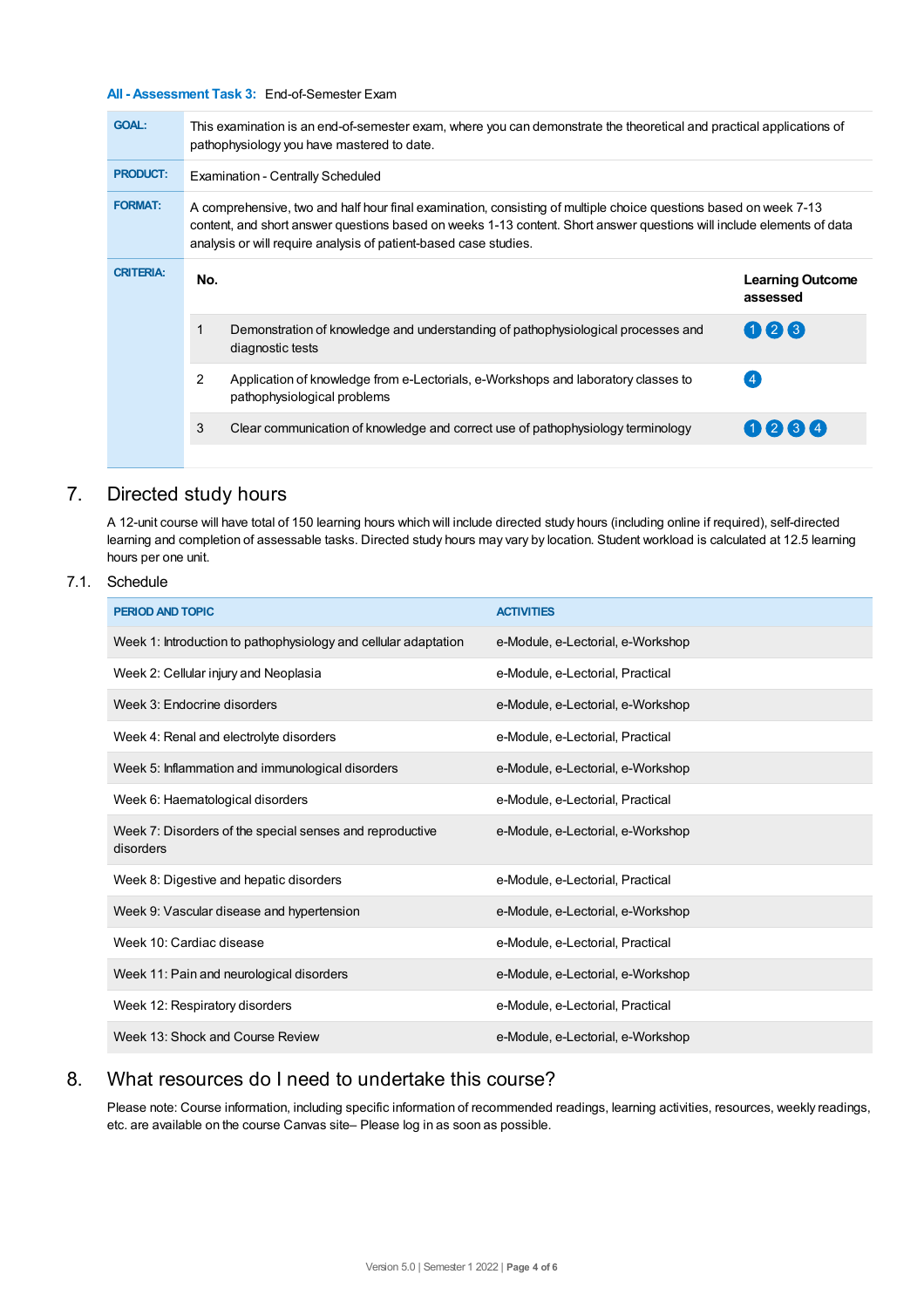#### 8.1. Prescribed text(s) or course reader

Please note that you need to have regular access to the resource(s) listed below. Resources may be required or recommended.

| <b>REQUIRED?</b> | <b>AUTHOR</b>                                                                             | <b>YEAR</b> | <b>TITLE</b>                                     | <b>EDITION</b> | <b>PUBLISHER</b>                                                   |
|------------------|-------------------------------------------------------------------------------------------|-------------|--------------------------------------------------|----------------|--------------------------------------------------------------------|
| Required         | Judy Craft, Christopher<br>Gordon, Sue Huether,<br>Kathryn McCance,<br>Valentina Brashers | 2018        | Understanding Pathophysiology ANZ                | 3rd<br>edition | <b>Elsevier Health Sciences</b>                                    |
| Required         | HLT221 Teaching Staff                                                                     | 2022        | Human Pathophysiology (HLT221): Course<br>Manual | n/a            | University of the<br>Sunshine Coast<br>Publication, Sippy<br>Downs |

#### 8.2. Specific requirements

To complete this course, students will need personal protective equipment (PPE) to be used within laboratory classes. This includes: a clean laboratory coat, fully-enclosed footwear and safety glasses. Students must present with this PPE to gain entry to laboratory classes and assessments. Students are required to complete the online Laboratory Induction prior to gaining entry to the laboratory.

## 9. How are risks managed in this course?

Risk assessments have been performed for all laboratory classes and a moderate level of health and safety risk exists. Moderate risks are those associated with laboratory work such as working with chemicals and hazardous substances. You will be required to undertake laboratory induction training and it is also your responsibility to review course material, search online, discuss with lecturers and peers and understand the health and safety risks associated with your specific course of study and to familiarise yourself with the University's general health and safety principles by reviewing the online [induction](https://online.usc.edu.au/webapps/blackboard/content/listContentEditable.jsp?content_id=_632657_1&course_id=_14432_1) training for students, and following the instructions of the University staff

## 10. What administrative information is relevant to this course?

#### 10.1. Assessment: Academic Integrity

Academic integrity is the ethical standard of university participation. It ensures that students graduate as a result of proving they are competent in their discipline. This is integral in maintaining the value of academic qualifications. Each industry has expectations and standards of the skills and knowledge within that discipline and these are reflected in assessment.

Academic integrity means that you do not engage in any activity that is considered to be academic fraud; including plagiarism, collusion or outsourcing any part of any assessment item to any other person. You are expected to be honest and ethical by completing all work yourself and indicating in your work which ideas and information were developed by you and which were taken from others. You cannot provide your assessment work to others.You are also expected to provide evidence of wide and critical reading, usually by using appropriate academic references.

In order to minimise incidents of academic fraud, this course may require that some of its assessment tasks, when submitted to Canvas, are electronically checked through Turnitin. This software allows for text comparisons to be made between your submitted assessment item and all other work to which Turnitin has access.

#### 10.2. Assessment: Additional Requirements

Eligibility for Supplementary Assessment

Your eligibility for supplementary assessment in a course is dependent of the following conditions applying:

- a. The final mark is in the percentage range 47% to 49.4%
- b. The course is graded using the Standard Grading scale
- c. You have not failed an assessment task in the course due to academic misconduct

#### 10.3. Assessment: Submission penalties

Late submission of assessment tasks will be penalised at the following maximum rate:

- 5% (of the assessment task's identified value) per day for the first two days from the date identified as the due date for the assessment task

- 10% (of the assessment task's identified value) for the third day

- 20% (of the assessment task's identified value) for the fourth day and subsequent days up to and including seven days from the date identified as the due date for the assessment task

- A result of zero is awarded for an assessment task submitted seven days from the date identified as the due date for the assessment task.

Weekdays and weekends are included in the calculation of days late. To request an extension, you must contact your Course Coordinator and supply the required documentation to negotiate an outcome.